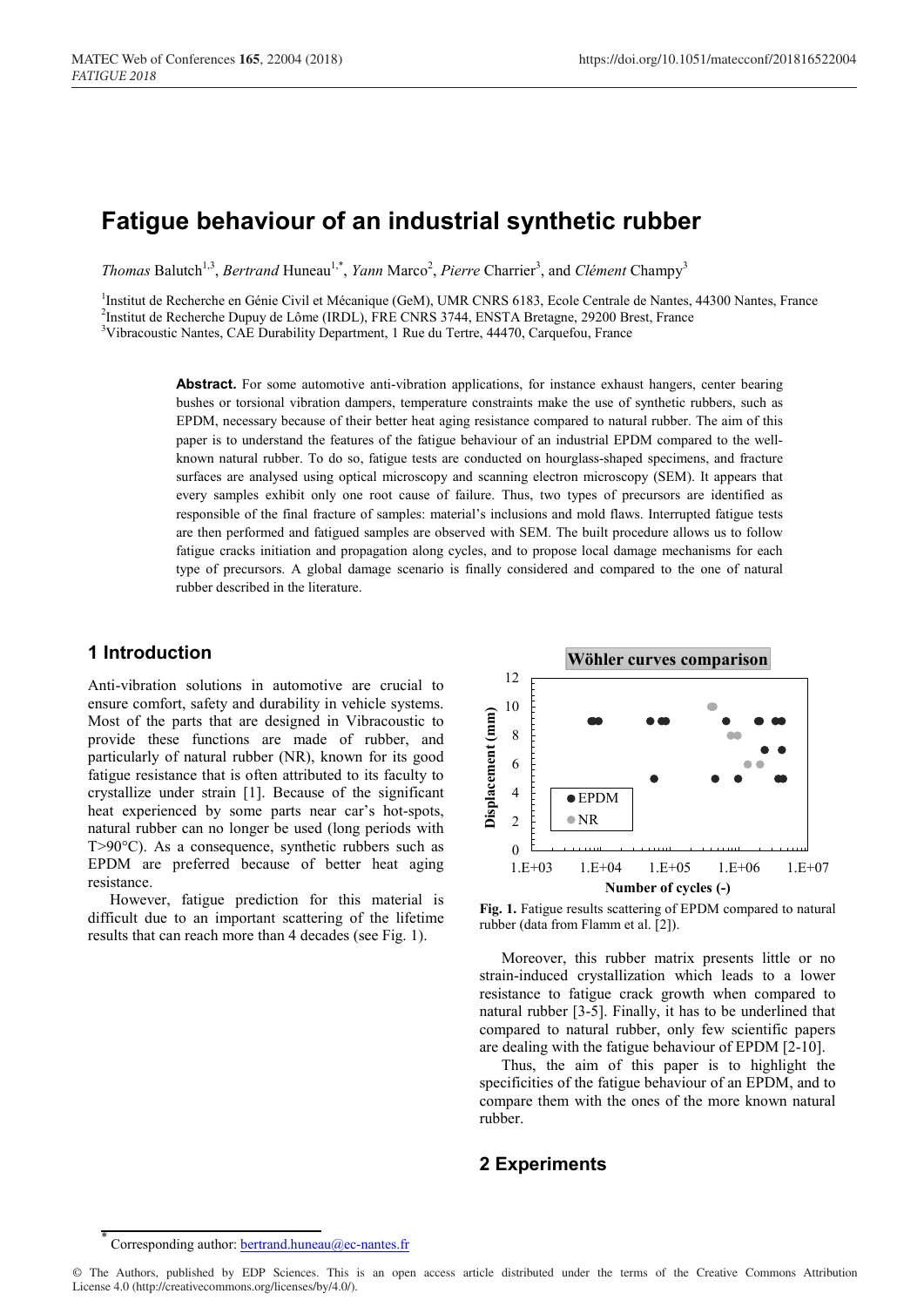#### **2.1. Material and samples**

The material of this study is a fully formulated industrial EPDM, filled with carbon black and crosslinked with sulfur. As it is used for real mass-produced parts, the quantitative results will not be provided.

The samples used to perform the mechanical tests are known as AE2 samples [11]. It is an hourglass-shaped specimen with a notch radius of 2mm. The important strain gradient induced by this geometry focuses fatigue crack initiations close to the skin of the median area. On top of that, to be representative of real parts' process, injection molding is used to manufacture this specimen. As a consequence, all AE2 present a specific mold flaw on the zone that corresponds to the junction of the two parts of the mold (see Fig. 2).



**Fig. 2.** a) Scheme of the injection molding of an AE2 sample and b) SEM observations of its related mold flaws.

#### **2.2 Observations tools**

In order to analyse fracture surfaces and fatigue cracks on the surface of AE2 samples, two different observations techniques are used.

The first one is stereo microscopy. The stereo microscope Carl Zeiss STEMI 2000C available in Vibracoustic can take numerical pictures with magnification from x6.5 to x50.

The second one is scanning electron microscopy (SEM). Two microscopes are used in this study. A JEOL 6060-LA with an EDS (Energy Dispersive Spectroscopy) probe to perform quantitative chemical analysis. It is located at "Ecole Centrale de Nantes" and used for fracture surfaces analysis. The other one is a JEOL JCM 6000plus used for interrupted fatigue tests analysis at Vibracoustic. As the scale of interest for this study goes from some micrometres to several millimetres, the highest magnification reached here is approximately x2000.

Thanks to carbon black, the rubber is sufficiently conductive to use secondary electrons in high vacuum without using any metal deposit. Depending on the test, SEM parameters have to be set accordingly. For fracture surfaces analysis, the acceleration voltage is set to 20kV with a medium spot size in order to have a good quantitative EDS analysis. For interrupted fatigue tests, the energy of the electron beam must be reduced in order

not to damage the rubber, which could influence the fatigue life and the related damage scenario. To overcome this difficulty, the acceleration voltage is set to 10kV, the spot size is small, the magnification for pictures remains low, and a special attention is given to the exposure time in the SEM. The samples are stretched of 3mm when put in the SEM, in order to open the cracks.

#### **2.3 Fatigue tests**

The fatigue tests are conducted on a hydraulic bench in which 5 samples can be set up at once. The mechanical load is displacement controlled, and the frequencies are adapted for each load level in order to limit the selfheating of the rubber however keeping a correct amount of experimental time. Only relaxing conditions are tested in this study  $(R=0)$ , at 25 $^{\circ}$ C. Higher testing temperature is for sure a perspective of the study.

First, a Wöhler curve is built with five load levels, and five samples per load levels. After that, an additional test internally called "radar test" is conducted. This test consists in breaking 25 samples at the same load level to better estimate the scattering of the lifetime results.

The loss of effective stiffness is used as the end of life criterion (see Ostoja-Kuczynski et al. [11] for more details). The end of life is defined as the detected initiation (*N*<sup>i</sup> number of cycles, see Fig. 3), and corresponds approximately to the presence of a 2mm long crack on AE2 samples. This criterion has the advantages of being easy to use with automated posttreatment, and more representative of the failure of real parts, that will lose their mechanical properties before total fracture. As a fatigue parameter, the maximum principal strain in the notched area is used to plot all the fatigue life results.

#### **2.4 Interrupted fatigue tests**

The purpose of these tests is to analyse the initiated cracks on samples that have undergone some fatigue cycles, before total failure. In the literature, several authors built protocols for different rubbers [12-15]. Because of the important scattering of the fatigue results, and the fast fatigue crack propagation in EPDM, it is not possible to use the same protocol as Le Cam et al. [12] and to wait for a crack of a certain size. Indeed, the step between no visible cracks and total failure is too short and easy to miss. Moreover, the use of a certain percentage of the mean duration life for different specimens cannot be considered as in Huneau et al. [15]. Samples could be completely broken or not damaged at all after fatigue testing and this would make the analysis irrelevant. Therefore, the same samples need to be monitored along fatigue cycles in order to be able to link the damage of each sample to its own duration life.

In consequence, 10 samples are chosen to be representative of the scattering of the results. SEM pictures of the full median side surface are taken and specimens are then subjected to *X* number of cycles. These 2 steps are repeated until complete fracture of all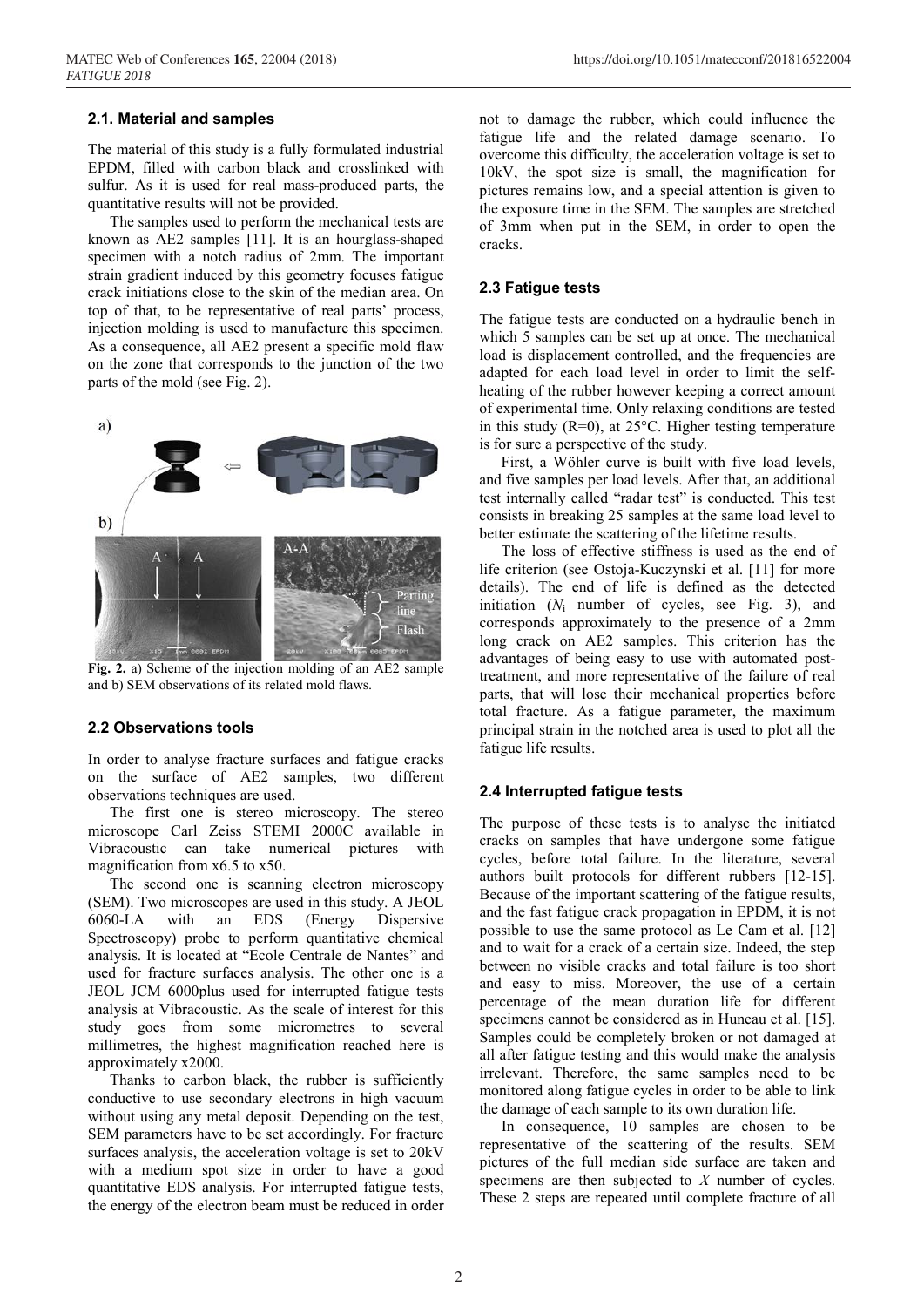the samples. The load level is the one of the "radar test", because it is where the material's fatigue behaviour is the best described. As mentioned in section 2.2, the electron beam can have an influence on the fatigue behaviour, so a special care is given to the acquisition of SEM pictures. This is also why the use of repeated tomography measurements has been rejected, considering the needed long exposure time and high energetic x-rays beam for one complete scan.

At last, the number of cycles *X* needs to be correctly chosen, to be sure not to miss the propagation of a main crack. In Fig. 3 is plotted the maximum force versus the number of cycles curve, which we use to defined *X*  thanks to equations (1) and (2).

$$
N_{\rm p} = N_{\rm f} - N_{\rm i} \tag{1}
$$

$$
X = N_{\rm p} / 2 \tag{2}
$$

With  $N_f$  the number of cycles until failure,  $N_i$  the number of cycles until the detection of initiation, and N<sub>p</sub> the number of cycles of macroscopic propagation. This protocol is justified by the fact that  $N_p$  is almost not scattered compared to  $N_i$  as it is shown later on Fig. 7.

The worst possible case would be that no cracks initiations are visible on the surface before  $N_i$  number of cycles, which is possible because of the important crack growth rate of EPDM. By relating *X* to half of the macroscopic propagation, at least one observation of the main crack before total failure is possible.



**Fig. 3.** Maximum force evolution of an AE2 sample for "radar test" load level versus the number of cycles.

# **3 Results and discussion**

#### **3.1 Fractographic analysis**

Once a sample is totally broken, it is possible to find the root causes of failure by analysing its fracture surface, which is very different depending on the material. The fracture surfaces of the studied EPDM and a natural rubber from another internal work are presented in Fig. 4.



**Fig. 4.** Fracture surfaces analysis of an EPDM (left) and a natural rubber (right) with stereo microscopy.

For natural rubber, the surface appears very rough, and semi-circular arcs, which can be linked to initiation sites, are highlighted all around the skin. The final failure occurs at the centre of the fracture surface. Thus, the fatigue life seems to be governed by multiple cracks initiation and fatigue cracks coalescence.

For EPDM, the fracture surface appears different. The smooth part in the bottom right corresponds to the final "brittle" fracture. The rest of the surface is associated with fatigue "rivers" that converge to one spot only, that is the single root cause of failure. The specific roughness decreases when approaching the root cause. At the end, every EPDM's fracture surfaces exhibit only one root cause of failure.

When a focus is made on the initiation spot, it is possible to split precursors in two categories: inclusions, and parting line region. Inclusions are agglomerates from ingredients of the rubber's formulation and parting line region is the mold flaw presented in Fig. 2, including the parting line and the flash. This split is made because the physical origin of these two flaws are very different: one is intrinsic to the material, and the other is purely geometrical, and only process dependent.

The initiation spot is easy to find with stereo microscopy, but SEM is needed to check the presence of inclusion and to analyse it with EDS. Moreover, SEM enables us to confirm that parting line region is really responsible of initiation and not an inclusion close to this region. Fig. 5 shows an example of an inclusion initiating a fatigue crack. Thanks to all SEM pictures, it is also possible to measure the dimensions of the precursors. The geometrical parameter used to represent the global precursor's size is  $\sqrt{Area}$ . It has been initially proposed by Murakami and Endo [16] for fatigue of metals, and is still used nowadays, for example in references [17, 18].

However, an inclusion is not systematically found for initiation outside the parting line region. One explanation for this can be that the inclusion responsible of the failure fell from the fracture surface. Another explanation can be that an inclusion is below the surface, covered with rubber, that makes it non visible with surface observations like SEM.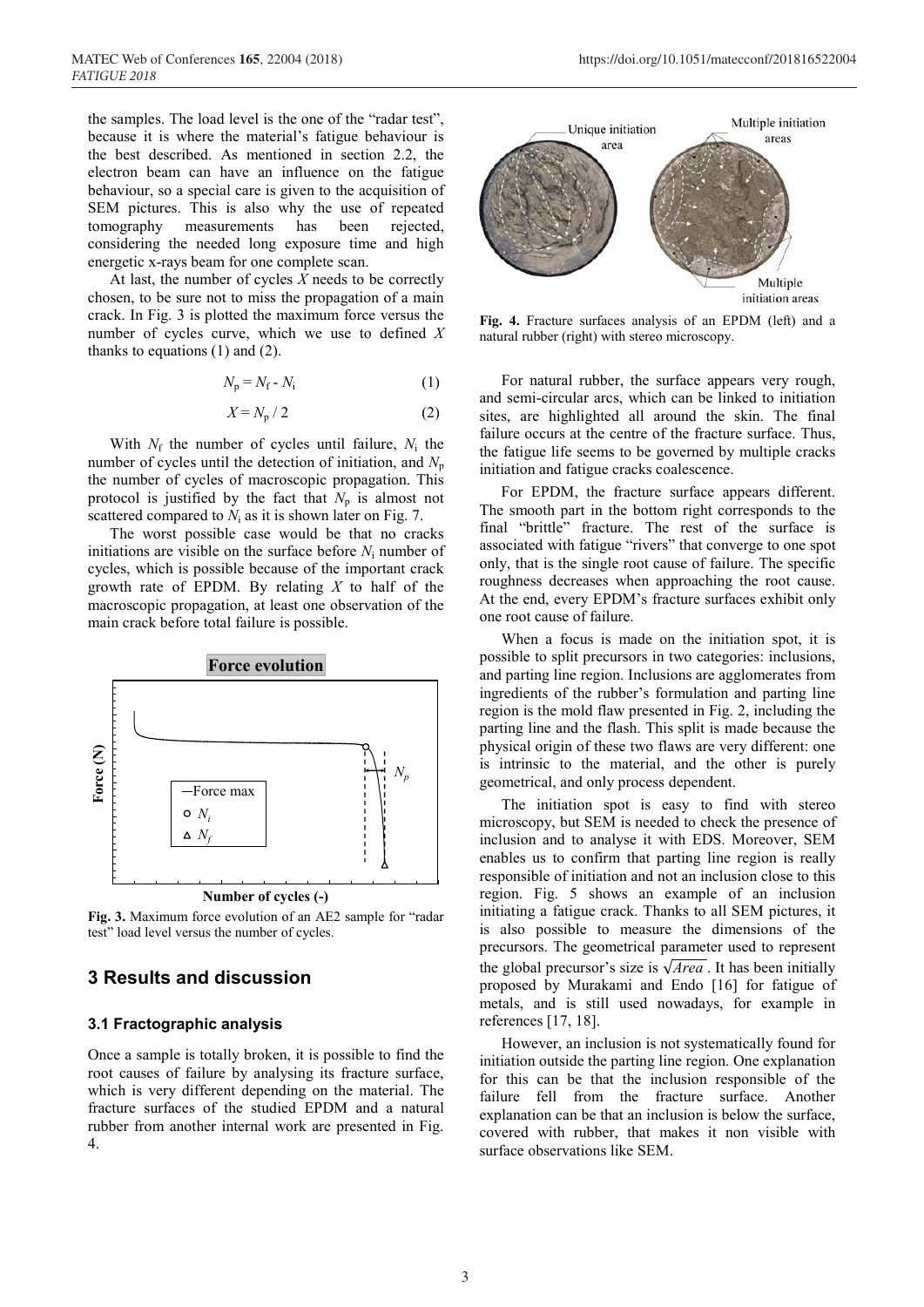

**Fig. 5.** SEM observation of a zinc oxide agglomerate initiating a crack (left) and its related EDS analysis (right).

#### **3.2 Lifetime results**

Fatigue tests are conducted according to section 2.3 and all the lifetime results are plotted on Fig. 6. To keep reasonable test durations, some tests have been interrupted before total failure, and are represented with an arrow on the right. As expected, there is an important scattering (more than 2 decades), yet the mean duration lives of every load level are aligned well enough to fit a correct power law.

 $N_p$  is measured for every sample, and Fig. 7 shows the evolution of this number against the load level. It appears that there is very little scattering on this number compared to  $N_i$  on Fig. 6. This suggests that the scattering of the fatigue results comes rather from the initiation step than the propagation one.



**Fig. 6.** Wöhler curve of the studied EPDM including "fatigue radar" data. **Number of cycles to initiation (-)**



**Fig. 7.** Number of cycles for macroscopic propagation.



**Fig. 8.** Wöhler curve with a split by type of precursors.

Thanks to the fractographic analysis described in section 3.1, the fatigue results can be split by type of precursors on Fig. 8: inclusions or parting line region. It seems that there is no real tendency on the fatigue results between initiation on purely geometrical flaws that are process dependent, and on natural intrinsic flaws. Globally, 60% of failures occur on inclusions, and 40% on parting line. This means that the geometry of the parting line region is almost as critical as the inclusions present in the material. This results is only valid for the mold geometry considered here, and could be different for another sample geometry, or even for AE2 manufactured with a different mold.

On Fig. 9, the influence of the size of inclusions versus the number of cycles is plotted, considering only the "radar test" load level. Fig. 9 reveals that there is no direct correlation between the size of an inclusion and the duration life. The scattering of the fatigue results cannot be explained only by a scattering in the size of inclusions, and other key parameters must be considered, as the chemical composition, the exact location of the inclusion in the sample, or its 3D shape.



**Fig. 9.** Influence of the size of the inclusions.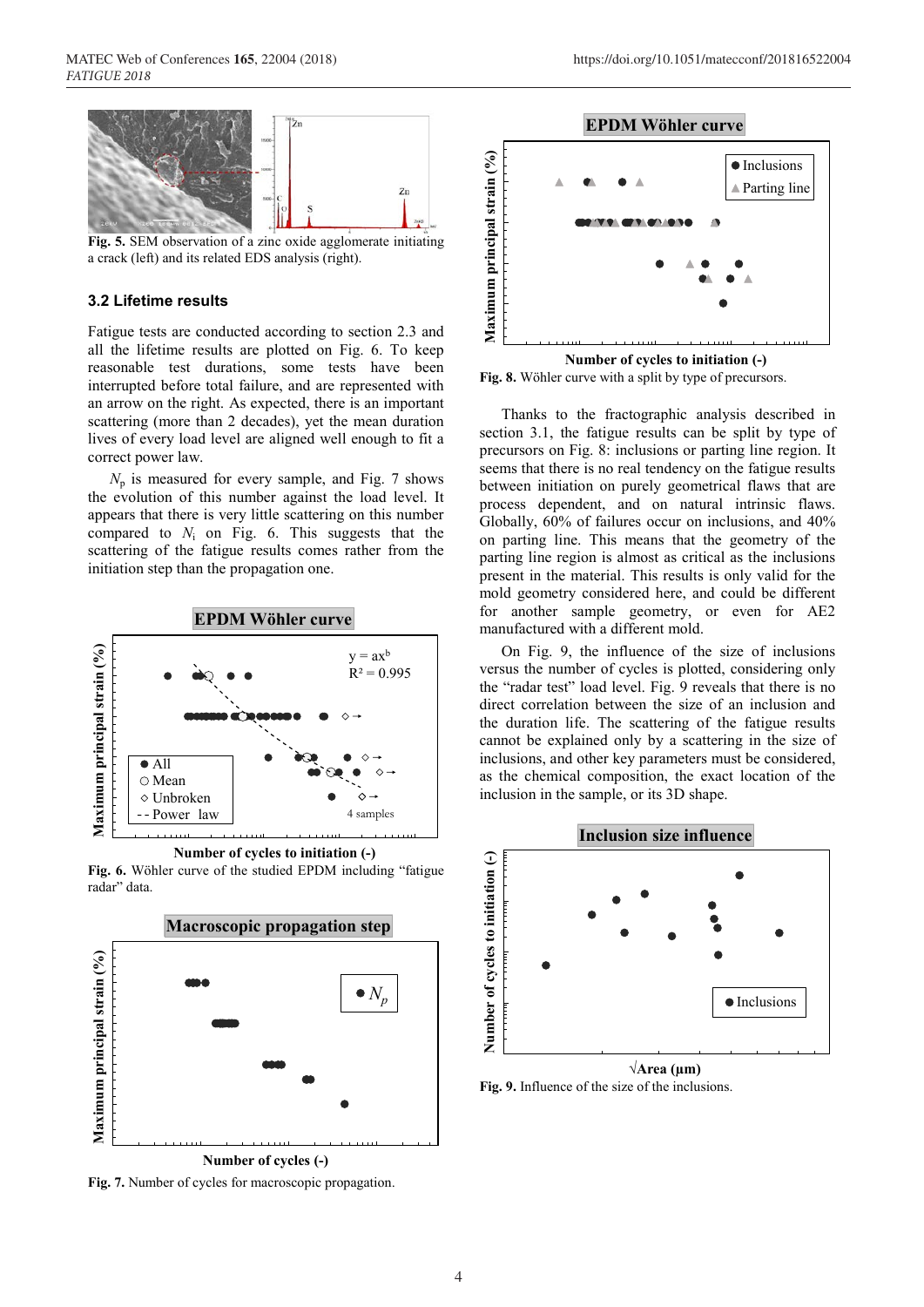

**Fig. 10.** Influence of the size of the parting line. **√Area (µm)**

Conversely, the same thing has been done for parting line by taking the area defined by the dashed line in Fig. 2. The results in Fig. 10 show a good correlation between the size of the parting line and the duration life. It appears that the duration life decreases with an increasing size of the parting line. As a consequence, the scattering of the fatigue results for initiation on parting line region can be explained by the one of the parting line geometry. This result proves that small fluctuations of the precursor's geometry can have a huge influence on the lifetime results. In fact, the parting line geometry is assumed to be highly dependent on all the process parameters, and could be very difficult to control.

Finally, it has to be noted that a split according to the chemical nature of the inclusions could not have been made, except for zinc oxide agglomerates. For the rest of the inclusions, EDS spectrum were very similar and presented not enough differences to build categories.

#### **3.3 Damage scenario**

#### *3.3.1 Crack tip*

Thanks to interrupted fatigue tests, the crack tip is pictured along fatigue cycles. Fig. 11 shows that the crack propagation mechanisms are associated with ligaments. Similar crack tip has been observed for natural rubber, silicone rubber and EPDM in references [19-21]. These ligaments break under tension and cause the roughness of the fracture surface. It also appears on Fig. 11 that the dimensions of the ligaments increase when the crack grow, which is in accordance to an increasing roughness on the fracture surface (see section 3.1). Le Cam et al. [22] also noticed this evolution of the roughness on fracture surfaces of natural rubber.



**Fig. 11.** Crack tip shape evolution before (left, x400) and after (right, x130) some fatigue cycles.

#### *3.3.2 Crack initiation on inclusions*

For crack initiation on inclusions, two different mechanisms have been observed. They will be referred as mechanism A and B for the rest of the article.

Mechanism A is related to inclusions that have high internal cohesion compared to the bonding with the matrix and can be described as follow (see Fig. 12):

- Stage 1: debonding at one pole;
- Stage 2: opening on the sides;
- Stage 3: propagation into the bulk.

Mechanism B is related to inclusions exhibiting low internal cohesion and is defined by (see Fig. 13):

- Stage 1: inclusion's fracture;
- Stage 2: opening on the sides;
- Stage 3: propagation into the bulk.



**Fig. 12.** Damage mechanism A, stage 1, 2, 3 from left to right.



**Fig. 13.** Damage mechanism B, stage 1, 2, 3 from left to right.

The internal cohesion and interface with the matrix is assumed to depend on the type and size of the inclusion, as well as on the rubber matrix. In this study, cracks initiate from zinc oxide agglomerates following mechanism A, and following mechanism B for all other inclusions. These two mechanisms are schematized on Fig. 14. The main difference between these two mechanisms is the stage 1. Stage 3 corresponds to a "long" crack that is no longer influenced by its precursor.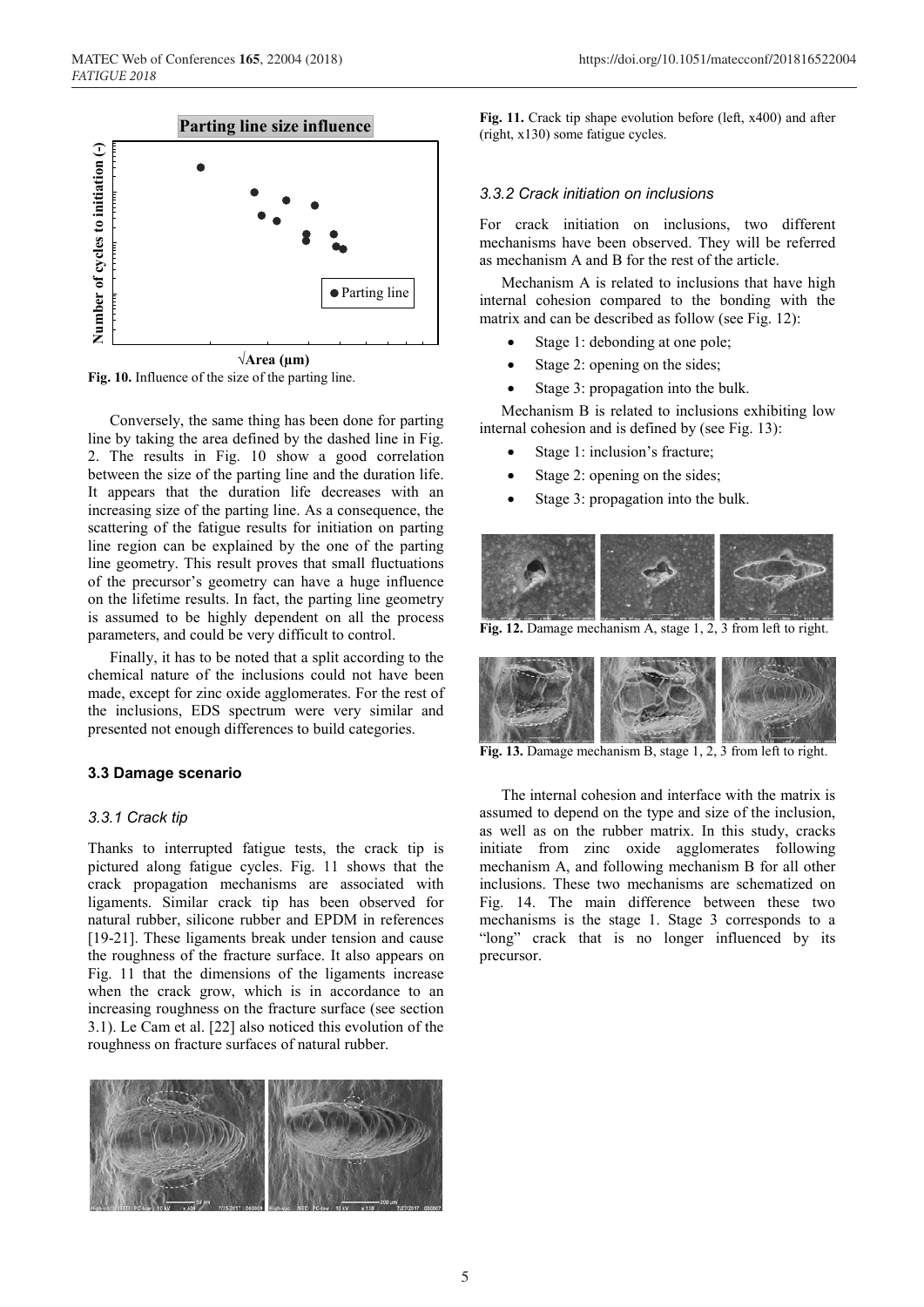

**Fig. 14.** Scheme of the initiation mechanisms on inclusions.

For natural rubber, Huneau et al. [15] have also proposed these two initiations mechanisms. Mechanism A was observed for crack initiation on rigid inclusions such as carbon black agglomerates (from 9 $\mu$ m to 17 $\mu$ m), and mechanism B for small zinc oxide agglomerates (average size of  $7\mu$ m), but most of the time, the authors only witnessed the stage 1 of mechanism B. Perhaps they would have seen the stages 2 and 3 more often, if their zinc oxide agglomerates were bigger than  $10\mu$ m, as it is the case for the inclusions following mechanism B in this study. Furthermore, the fact that 2 different damage mechanisms (A for EPDM, and B for natural rubber) are observed for inclusions of the same type (zinc oxide agglomerates) in different rubber matrix, proves that the balance between internal cohesion and inclusion/matrix interface properties could be very complex to evaluate.

To sum-up, it appears that the considered local damage mechanisms are similar for EPDM and natural rubber, but that the correspondence between these mechanisms and the inclusions initiating cracks is not the same.

#### *3.3.3 Crack initiation on the parting line*

Fatigue crack initiation related to the parting line region has been followed for every sample with a special care, because it is known from the fractographic study that it can be critical for the fatigue behaviour of this EPDM. The proposed damage scenario is presented on Fig. 15 and can be described as:

- Stage 1: tearing of the flash;
- Stage 2: propagation into the parting line;
- Stage 3: propagation into the bulk.

Thanks to all observations, it is assume that stage 1 is mostly dependent on the flash's geometry. The step between stage 2 and stage 3 appears to be more dependent on the parting line geometry. This last step could be the critical one, because once a crack is in the bulk, it propagates until the final failure. When a crack initiates on the flash, the parting line could act like the last barrier preventing the crack propagation into the bulk. Thus, the fatigue failure would be more dependent on the parting line features than on the flash ones, and these observations could confirm the good correlation

between the size of the parting and the fatigue results in Fig. 10.



**Fig. 15.** Scheme of the initiation mechanisms on inclusions.

Finally, a two steps initiation mechanism can also be considered. As the parting line region is created by a flow of rubber between the two parts of the mold, an inclusion can be stuck in the parting line region by a funnel effect. This creates a high stress/strain concentration that eventually initiates a crack in the parting line region, but due to an inclusion.

These mechanisms have been observed for natural rubber [23], even if not described in details. The initiation mechanisms on the parting line therefore seem very similar for EPDM and natural rubber.

#### *3.3.4 Competition between fatigue cracks*

Fig. 16 illustrates that over a whole AE2 sample, several stage 3 cracks can be observed at the same time. These long cracks, initiated from inclusions and in the parting line region, are quiet distant so that they do not influence each other. For every tested sample, one of these initiated cracks finally takes the lead and propagates until the complete fracture of the specimen, without any cracks coalescence. This confirms the fractographic analysis in section 3.1 where only one root cause of failure is found. As shown on Fig. 16, stage 3 cracks were seen only belatedly compared to the duration life of the considered sample.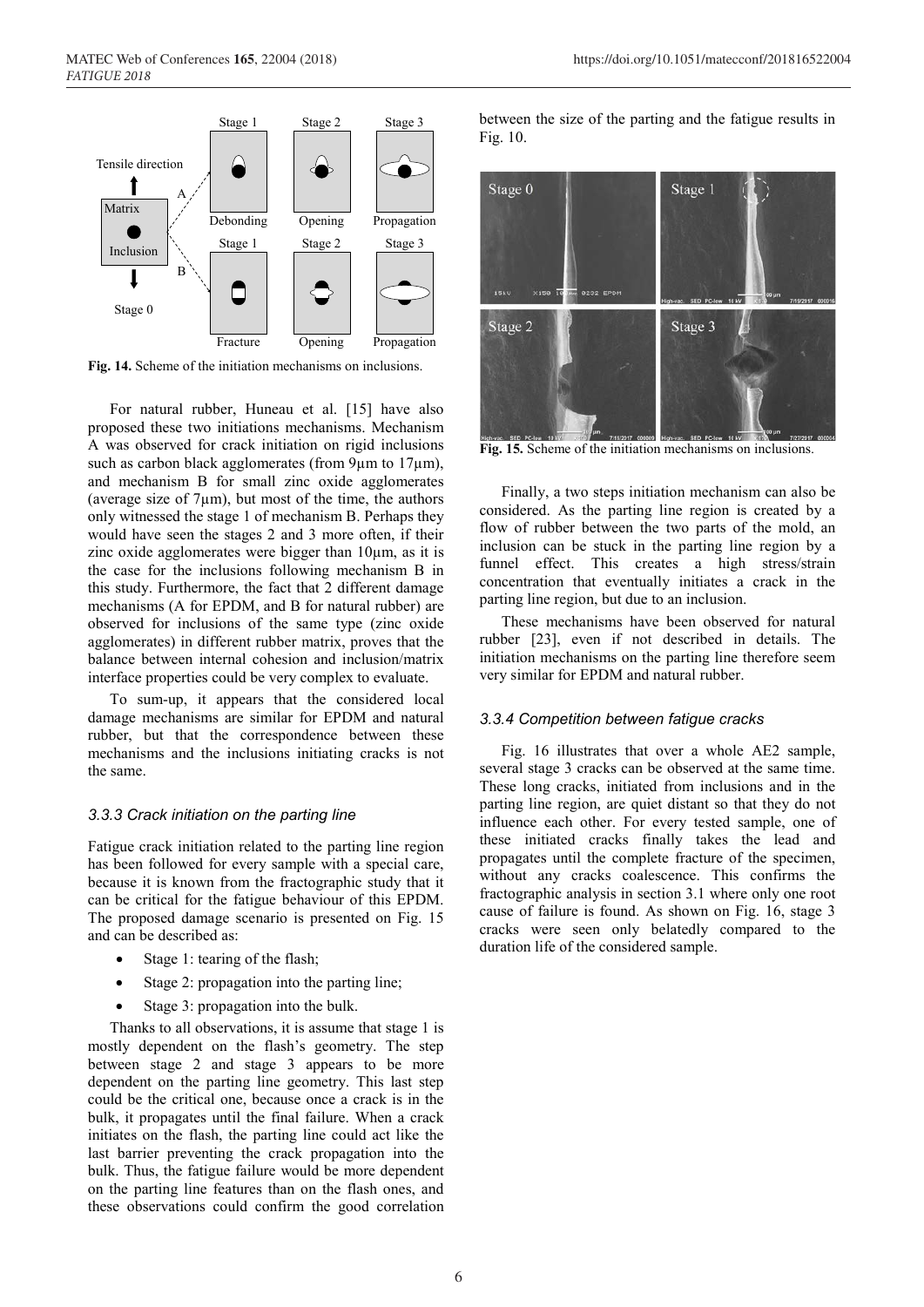

 $b)$ 



 $\mathbf{C}$ 





**Fig. 16.** Fatigue cracks evolution in EPDM at different duration lives, and different magnifications: a) 30% of the total duration life, b) 40%, c) 85%, d) 100%.

Overall, the considered damage scenario is the following:

- Few stage 1 initiations both on inclusions and in the parting line region;
- Some stage 2 and stage 3 cracks, but far from each other and without fatigue cracks coalescence. This step occurs belatedly during the fatigue life of the sample;

• One of the cracks eventually propagates until final fracture of the specimen.

Thus, the fatigue failure of EPDM samples seems to be driven only by the initiation of a crack on a "critical" flaw, considering the mechanical load. The scattering of the fatigue results could be explained by the fluctuation of this flaw from one sample to the other. In fact, for material's inclusions, not only the type and shape but also the precise location in the sample could have an important influence. For instance, a big inclusion far from the skin will be harmless compared to a smaller one stuck into the parting line. Moreover, one can imagine that the geometry of the parting line region is highly dependent not only on every parameter of the process, but also on how the sample is removed from the mold, or manipulated after removal. All of these small variations could create an important scattering in the fatigue results.

Considering the literature of the fatigue behaviour of natural rubber [12-15, 21-25], the global damage scenario is very different. Indeed, for a natural rubber, cracks are far more numerous (see Fig. 17). Furthermore, it appears that they can initiate during the first fatigue cycles, and this step is followed by a slow crack propagation. Interrupted fatigue tests, as well as fracture surfaces analysis show that cracks coalescence finally causes the final fracture of natural rubber specimens (see Fig. 4). Thus, even if a harmful inclusion is present close to the skin of the median area, it will not be the only root cause of failure.



 $2 \text{ mm}$ 

**Fig. 17.** 3D view of cracks in a natural rubber after 100 000 fatigue cycles, from microtomography, by Huneau et al. [25].

As a results, fatigue failure of natural rubber is driven by an early multi-initiation, a multi-propagation, and cracks coalescence, whereas for EPDM, only one critical flaw which exhibits a late initiation is responsible of the final fracture. Accordingly, the propagation step, which is known to be little scattered, represent an important part of the total lifetime of natural rubber. Conversely, as EPDM presents an elevated fatigue crack growth rate [3- 5], the initiation step seems to be the key to understand its fatigue behaviour. These main differences between the two considered rubbers could explain why there is so little scattering in the fatigue results of natural rubber compared to EPDM.